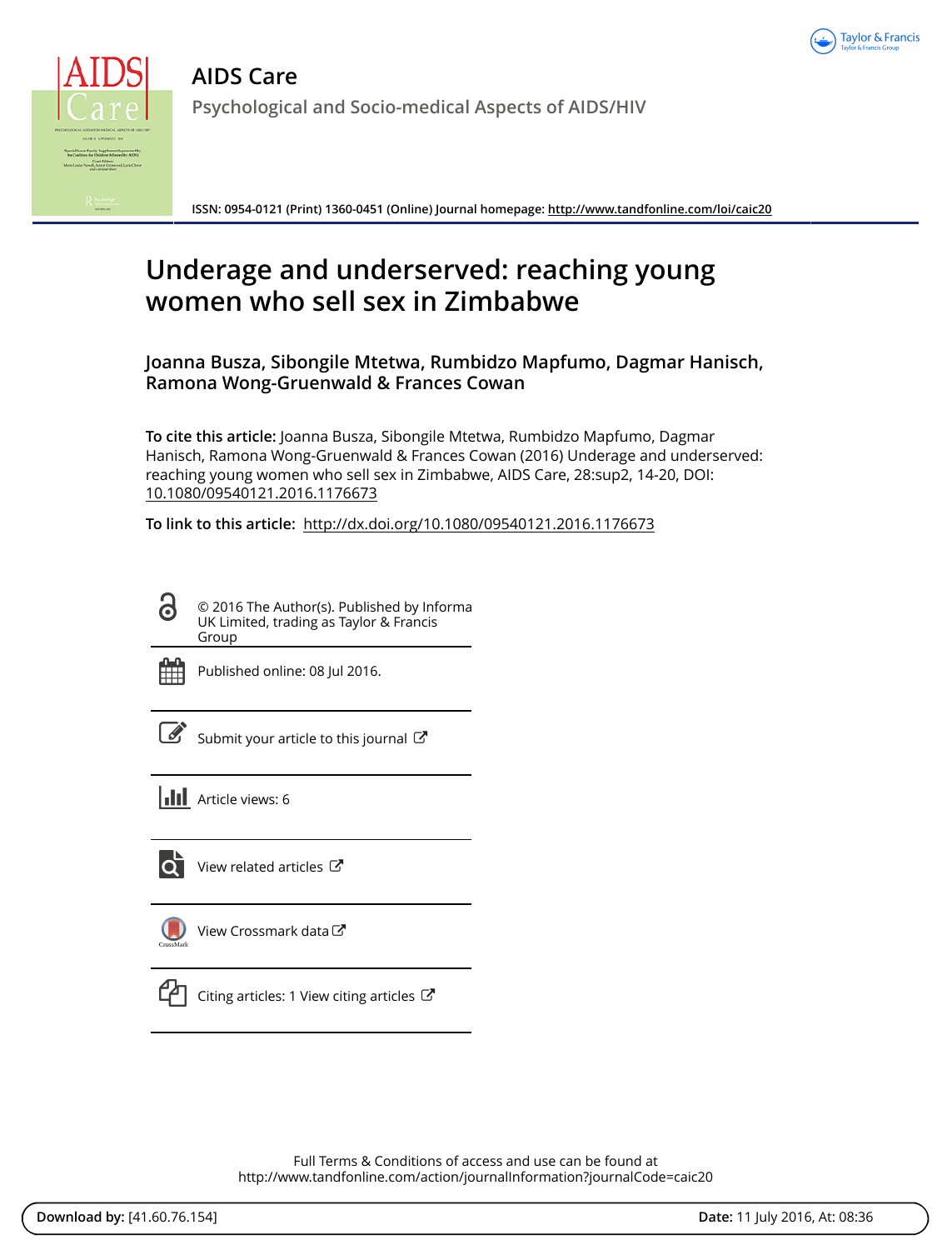# <span id="page-1-0"></span>Underage and underserved: reaching young women who sell sex in Zimbabwe

Joanna Busza<sup>a</sup>, Sibongile Mtetwa<sup>b</sup>, Rumbidzo Mapfumo<sup>b</sup>, Dagmar Hanisch<sup>c\*</sup>, Ramona Wong-Gruenwald<sup>d</sup> and Frances Cowanb,e

<sup>a</sup>Department of Population Health, London School of Hygiene and Tropical Medicine, London, UK; <sup>b</sup>Centre for Sexual Health, HIV and AIDS Research (CeSHHAR), Harare, Zimbabwe; <sup>c</sup>United Nations Population Fund (UNFPA), 605 3rd Avenue, New York, NY, United States; <sup>d</sup>German Development Cooperation, Harare, Zimbabwe; <sup>e</sup>Department of Infection & Population Health, University College London (UCL), London, UK

#### ABSTRACT

Young women who sell sex (YWSS) in Southern Africa are highly vulnerable to HIV, as the risks of being young and female in a high prevalence setting coalesce with those of commercial sex. YWSS are less able to negotiate safe sex, more likely to have higher risk partners, and less likely to use available health services compared to older sex workers. In Zimbabwe's national HIV programme for sex workers, fewer than 1% of clients were 15–29. We developed monthly interactive workshops for YWSS based on an Activity Pack consisting of 21 sessions organised into six modules. The aim was to encourage YWSS' interaction with each other, build their trust, confidence and skills, and encourage uptake of clinical services. We conducted a process evaluation to assess programme strengths, identify challenges, and recommend changes. This paper presents findings synthesising programme records with qualitative data and discusses feasibility, acceptability, and outputs during the pilot phase. In total, 143 YWSS attended meetings and most were from the target 15–19-year-old age group. Participants enjoyed the sessions and reported improved cooperation, willingness to negotiate with clients, and selfreflection about their futures. Staff found facilitating sessions easy and activities clear and appropriate. Challenges included identifying appropriate referrals, initial recruitment of women in some sites, and managing participants' requests for financial compensation. The number of clients aged 15–19 increased at sex worker clinics in all sites. This programme is the first to target YWSS in Zimbabwe to address their disproportionately low service use. It proved feasible to staff and acceptable to participants over a one-year period. Given enhanced vulnerability of YWSS, this programme provides one workable model for reaching this underserved group.

## Introduction

Key populations experience disproportionately high HIV prevalence and are prioritised by the global HIV response (WHO, [2014](#page-7-0)). Comprising men who have sex with men, sex workers, people who inject drugs, and transgender people, key populations are not mutually exclusive, and many people experience overlapping risks, such as sex workers who inject drugs, or men who have sex with men and also sell sex (Okal et al., [2013;](#page-7-0) Rusakova, Rakhmetova, & Strathdee, [2014](#page-7-0)). Until recently HIV programmes targeting key populations have focused on adults but increasing attention is being drawn to those who are adolescents (13–19) or young people (15–24) (Lall, Lim, Khairuddin, & Kamarulzaman, [2015](#page-7-0)).

Younger key populations experience greater HIV risk than their older counterparts as structural barriers related to being young and engaging in specific risks

ARTICLE HISTORY Received 15 March 2016 Accepted 23 March 2016

#### **KEYWORDS**

Key populations; sex work; Zimbabwe; adolescents; process evaluation

coalesce, disadvantaging them for both HIV acquisition and service use (Delany-Moretlwe et al., [2015\)](#page-7-0). Adolescents pose particular challenges as in most countries under-18s are classified as minors and often require parental permission for HIV testing and treatment. Child protection policies can further restrict programmatic options such as harm reduction (Curth, Hansson, Storm, & Lazarus, [2009](#page-6-0); UNICEF, [2010](#page-7-0)).

Young women (15–24) who sell sex (YWSS) are one example of a key population for whom offering services is hampered by controversy and lack of clarity on how to meet their needs (Traore et al., [2015](#page-7-0); UNAIDS, [2014](#page-7-0)). International agreements define YWSS under 18 as victims of trafficking and/or sexual exploitation, making many providers wary of legal repercussions (McClure, Chandler, & Bissell, [2014\)](#page-7-0). Studies demonstrate YWSS are less able to negotiate safe sex, more likely to have higher

ခါ OPEN ACCESS

CONTACT Joanna Busza a [joanna.busza@lshtm.ac.uk](mailto:joanna.busza@lshtm.ac.uk) **D**epartment of Population Health, London School of Hygiene and Tropical Medicine, Keppel Street, London WC1E 7HT, UK

<sup>\*</sup>Dagmar Hanisch is affiliated with UNFPA, Zimbabwe country office.

<sup>© 2016</sup> The Author(s). Published by Informa UK Limited, trading as Taylor & Francis Group

This is an Open Access article distributed under the terms of the Creative Commons Attribution License (<http://creativecommons.org/licenses/by/4.0/>), which permits unrestricted use, distribution, and reproduction in any medium, provided the original work is properly cited.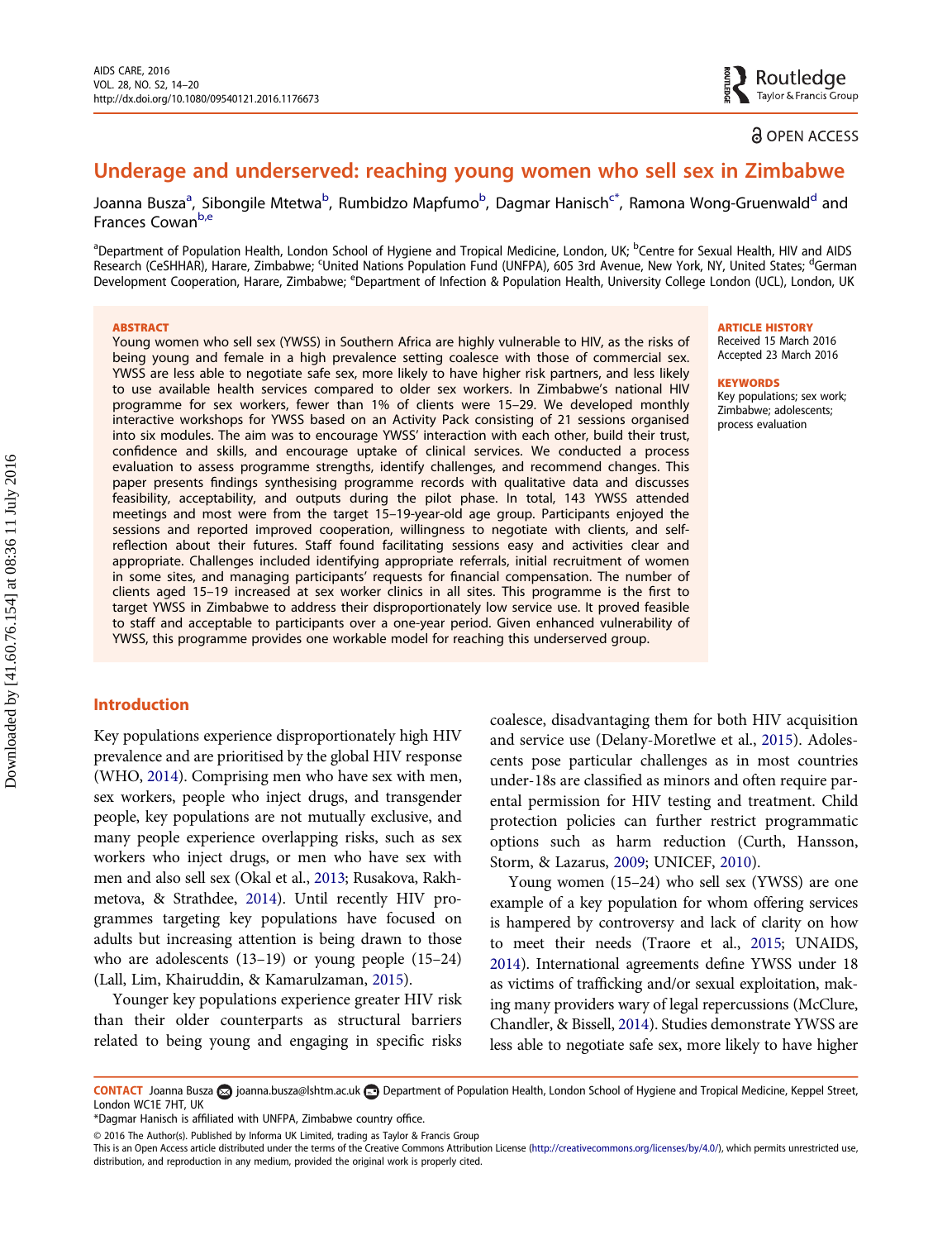<span id="page-2-0"></span>risk partners, and less likely to use health services compared to older sex workers (Lau, Tsui, Siah, & Zhang, [2002;](#page-7-0) Sarkar et al., [2006](#page-7-0); Shahmanesh et al., [2009](#page-7-0)).

As a result, young women are often exposed to HIV soon after they start selling sex, providing a brief window of opportunity to reach them with effective prevention, while those with HIV may delay testing and antiretroviral treatment (ART) (Goldenberg et al., [2012;](#page-7-0) McKinnon et al., [2015;](#page-7-0) Silverman, [2011\)](#page-7-0). Women aged 15–24 often require other sexual and reproductive health services, as well as assistance with education, housing, parenting, mental health, and gender-based violence (Santos, [2009;](#page-7-0) USAID, [2012](#page-7-0)).

In Southern Africa, adolescent and young women are already at heightened risk for HIV, prompting calls to consider them a key population in their own right (Dellar, Dlamini, & Karim, [2015\)](#page-7-0). Those who sell sex experience exacerbated vulnerability in this setting (Busza, Mtetwa, Chirawu, & Cowan, [2014;](#page-6-0) Cowan et al., [2013](#page-6-0)). Yet despite the large number of programmes for adolescent girls and young women in the general population and those targeting sex workers, few interventions have brought the aims, resources, and skills from these programmes together to address the needs of YWSS. This paper describes an attempt to do so through a one-year pilot programme delivered in three sites in Zimbabwe that focused on adolescent YWSS 15–19 and adopted a combined approach linking community mobilisation to clinical services as recommended by the literature on effective programming for sex workers and recent guidance specific to adolescent key populations (Bekker et al., [2014](#page-6-0); Kerrigan, Fonner, Stromdahl, & Kennedy, [2013](#page-7-0); UNAIDS, [2014\)](#page-7-0).

#### **Background**

The Centre for Sexual Health and HIV/AIDS Research (CeSHHAR) implements Zimbabwe's national sex worker prevention and treatment programme on behalf of the National AIDS Council. The Sisters with a Voice (Sisters) programme started in 2009 and has reached over 24,000 female sex workers in 36 sites with clinical services, health education, and community mobilisation. Both fixed and mobile clinics provide primary health care, contraception, management of sexually transmitted infections, and HIV testing and referral for ART. Sisters' counsellors, community outreach workers, and peer educators supplement clinical services with participatory activities aimed at building social cohesion, support networks, and self-efficacy among sex workers.

Despite success in engaging adults, reaching YWSS has proved challenging. In 2013 fewer than 1% of Sisters participants were under the age of 18. A respondent-driven sampling survey conducted by CeSHHAR among

2722 sex workers in 14 sites found younger women had significantly lower levels of HIV testing and engagement with care (Napierala Mavedzenge et al., [2015](#page-7-0)). Following receipt of funding to initiate a pilot intervention, CeSHHAR conducted a programme planning assessment. Initial exploration by Sisters outreach workers indicated a "hidden" population of YWSS both unaware of services and reluctant to use them. Fourteen YWSS, opportunistically recruited from among those everattending a Sisters clinic or community mobilisation meeting, participated in a one-day workshop to discuss their needs. Priority issues identified during this session included protection from violence, negotiating with clients, gaining confidence to use clinical services, and accessing education or income-generating opportunities.

The YWSS programme centred on interactive workshops developed through a review of existing materials for adult sex workers, vulnerable adolescent girls, and young people living with HIV. The first author brought together training and skills-building resources from her own collection, for example, Making Sex Work Safe (Network of Sex Work Projects, [1997\)](#page-7-0) and additional materials obtained through online searches and requests to existing programmes working with adolescents or sex workers in southern Africa, including AIDSTAR, Peace Corps, UNFPA. Activities were adapted to fit the local Zimbabwean context and new ones designed. The Activity Pack consists of 21 activities organised into six thematic modules (Table 1).

The aim of the Activity Pack was to encourage YWSS' interaction with each other and with staff, build trust,

| Table 1. Activity Pack modules and activities. |  |  |  |  |
|------------------------------------------------|--|--|--|--|
|------------------------------------------------|--|--|--|--|

| Module                         | Activity title                                      |
|--------------------------------|-----------------------------------------------------|
| Starting the Journey Together  | Musical Chairs                                      |
|                                | <b>Conversation Starters</b>                        |
|                                | Who are We?                                         |
|                                | Setting Group Rules & CeSHHAR Project<br>Principles |
| <b>Friends &amp; Peers</b>     | What makes a RFAI friend?                           |
|                                | What is a Community?                                |
|                                | What are our Priorities?                            |
| Work & Play                    | lama                                                |
|                                | Negotiation: Learning to get what you<br>want!      |
|                                | Supporting Each Other to Stay Safe at<br>Work       |
|                                | Staying Safe Outside Work                           |
| Caring for My Body             | Knowing My Body                                     |
|                                | Facts about Sexual and Reproductive<br>Health       |
|                                | Staying Healthy - Traffic Lights                    |
| Looking after Ourselves & Each | Overcoming Barriers to Seeking Help                 |
| Other                          | Tips for Problem Solving                            |
|                                | What is an Empowered Sex Worker?                    |
|                                | What is Community Mobilisation?                     |
| Planning for the Future        | My Ideal Timeline                                   |
|                                | Taking Responsibility for My Future                 |
|                                | Where can I find support? Guest Lecture             |
|                                | Moving Forward                                      |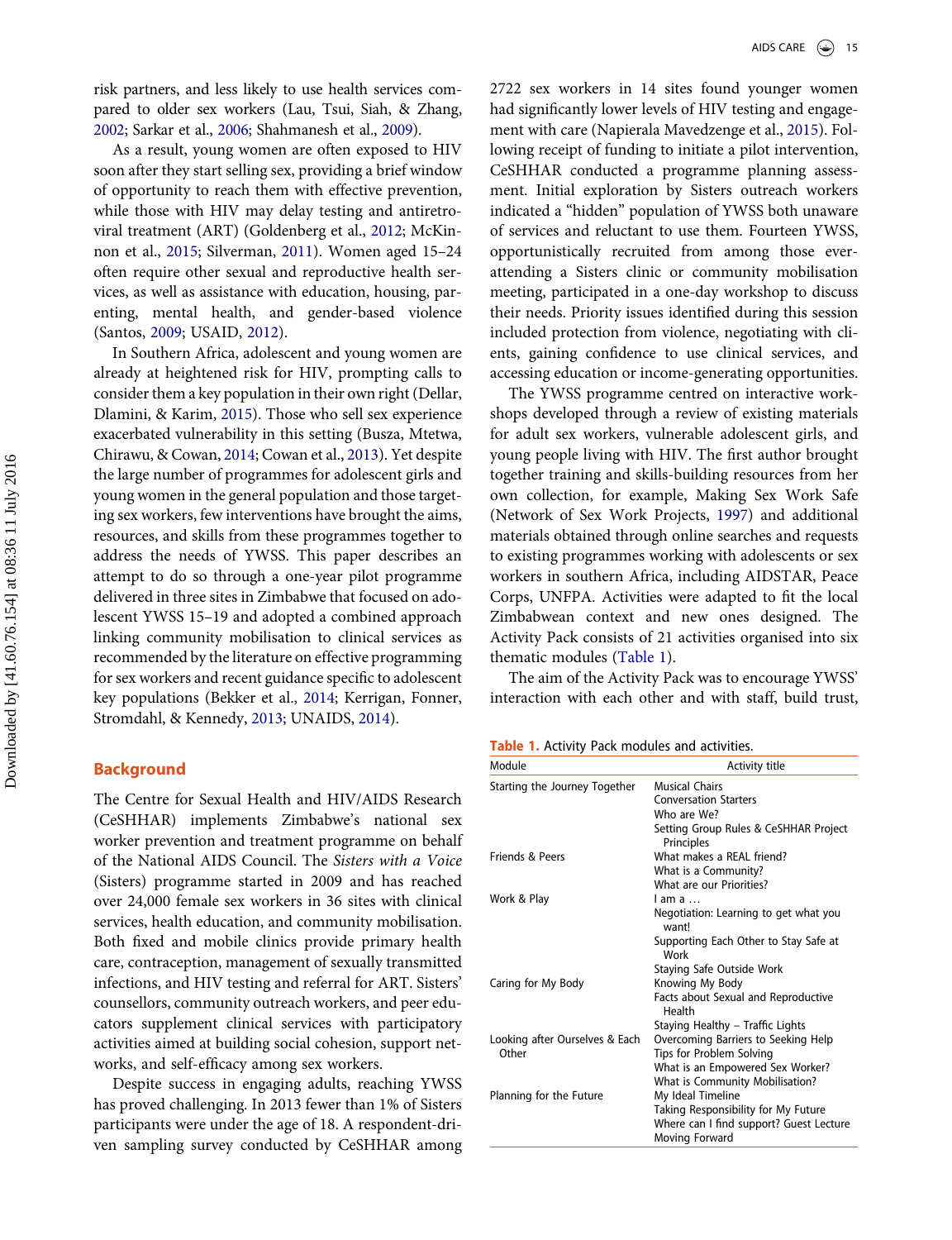confidence and skills, and encourage uptake of clinical services. Monthly meetings were held in each site, to which YWSS were invited through word of mouth. The 14 participants from the planning focus group were trained in basic peer education (building rapport, active listening, information provision, sexual and reproductive health) and assisted with recruitment. Young peer educators were 16–19 years old and had been selling sex for between 6 months and 2 years. The intervention included referral links to the Department of Labour and Social Services for child protection through their national programme for orphans and vulnerable children.

We conducted a process evaluation to assess the pilot's strengths, identify challenges, and recommend changes. This paper presents findings synthesising programme records with qualitative data and discusses the feasibility, acceptability, and outputs following the pilot phase, as well as implications for future delivery.

#### Process evaluation methods

Relevant measures in a process evaluation include fidelity to design (were activities conducted as planned?), feasibility of delivery (what challenges were faced and were they overcome?), coverage (who was reached and were they from intended target groups?), acceptability (how were activities perceived by participants and staff?), and quality (how well were activities delivered?). In some cases it may be possible to consider early signs of effectiveness (do activities appear to lead to predicted change?). Table 2 summarises how these measures were translated into evaluation questions.

To answer these questions, the process evaluation draws on routine documentation and qualitative tools (Table 3). Structured interviews with the staff member most closely involved implementing the intervention in

Table 2. Process evaluation guiding questions.

| Measure              | Key questions                                                                                                        |
|----------------------|----------------------------------------------------------------------------------------------------------------------|
| Fidelity             | Were YWSS activities delivered as planned and scheduled?<br>Was the Activity Pack used as designed?                  |
| Feasibility          | What challenges were encountered in implementing the<br>YWSS program, and specifically in using the Activity Pack?   |
| Coverage             | How many women were reached in each site?                                                                            |
|                      | Were the participants from the target group of 15-19 YWSS?                                                           |
| Acceptability        | What are YWSS perceptions of the programme?                                                                          |
|                      | Do YWSS actively participate in Activity Pack sessions?                                                              |
|                      | Are YWSS able to attend meetings and services easily?                                                                |
|                      | What are staff members' perceptions of the programme?                                                                |
| Quality              | Are activities included in the Activity Pack appropriate for the<br>target audience?                                 |
|                      | Does the Activity Pack reflect evidence-based best practices<br>for working with YWSS?                               |
|                      | Were Activity Pack sessions well conducted?                                                                          |
| <b>Effectiveness</b> | Are intended outputs (uptake of services, referrals to other<br>services, enhanced confidence and skills) occurring? |

#### Table 3. Process evaluation methods.

| Source                                       | <b>Indicators</b>                                                                    |
|----------------------------------------------|--------------------------------------------------------------------------------------|
| Monthly staff reports                        | Frequency and timing of workshops<br>Numbers of women attending sessions<br>per site |
|                                              | Activities conducted per site                                                        |
|                                              | Referrals to other services                                                          |
| Observations by external                     | Emerging challenges                                                                  |
| consultant (two per site)                    | Levels of participation                                                              |
|                                              | Staff competence in conducting<br>activities                                         |
| Discussions with Staff                       | Activity Pack usefulness and ease of<br>delivery                                     |
|                                              | Facilitators and barriers to delivering<br>intervention                              |
|                                              | Suggested improvements                                                               |
| Participatory M&E activity (one per<br>site) | Perception of YWSS programme by<br>participants                                      |
|                                              | Feedback on specific Activity Pack<br>sessions                                       |
|                                              | Attitudes to Sisters programme                                                       |
| Aggregated clinic records                    | Numbers of YWSS attending clinical<br>services since 2013                            |

each site were conducted by the first author and focused on facilitators and barriers to introducing the activities and their overall feasibility. The second author conducted the monitoring and evaluation workshops. Observation of two sessions per site was conducted by the third author, an independent consultant with experience working with sex workers, using a standardised form for recording number of participants, issues raised, perceived comfort levels of both staff and YWSS, and any deviations from the activity description provided in the Activity Pack.

The participatory monitoring and evaluation activity consisted of three parts. First, YWSS worked in small groups to list all the activities they remembered, rank them in order of preference, and discuss what they liked, disliked, and would like to change. To explore opinions they may wish not to share, the facilitator read out the following statements, and women indicated their level of agreement using a 5-point Likert scale on an anonymous piece of paper:

- 1. It is easy for me to attend Sisters activities.
- 2. Sometimes it makes me uncomfortable to discuss the issues in the activities with others.
- 3. I have recommended the activities to other people.
- 4. The activities take too much time.
- 5. I have talked to others about what the topics we have discussed in these sessions in my own personal life.
- 6. I have gone to the Sisters Clinic at least once.

They were also asked for age, number of clients in the past week, and number of times each woman had attended a participatory session and Sisters clinic. Given the small number of women attending each workshop (11, 12, and 35 in Hwange, Mutare, and Victoria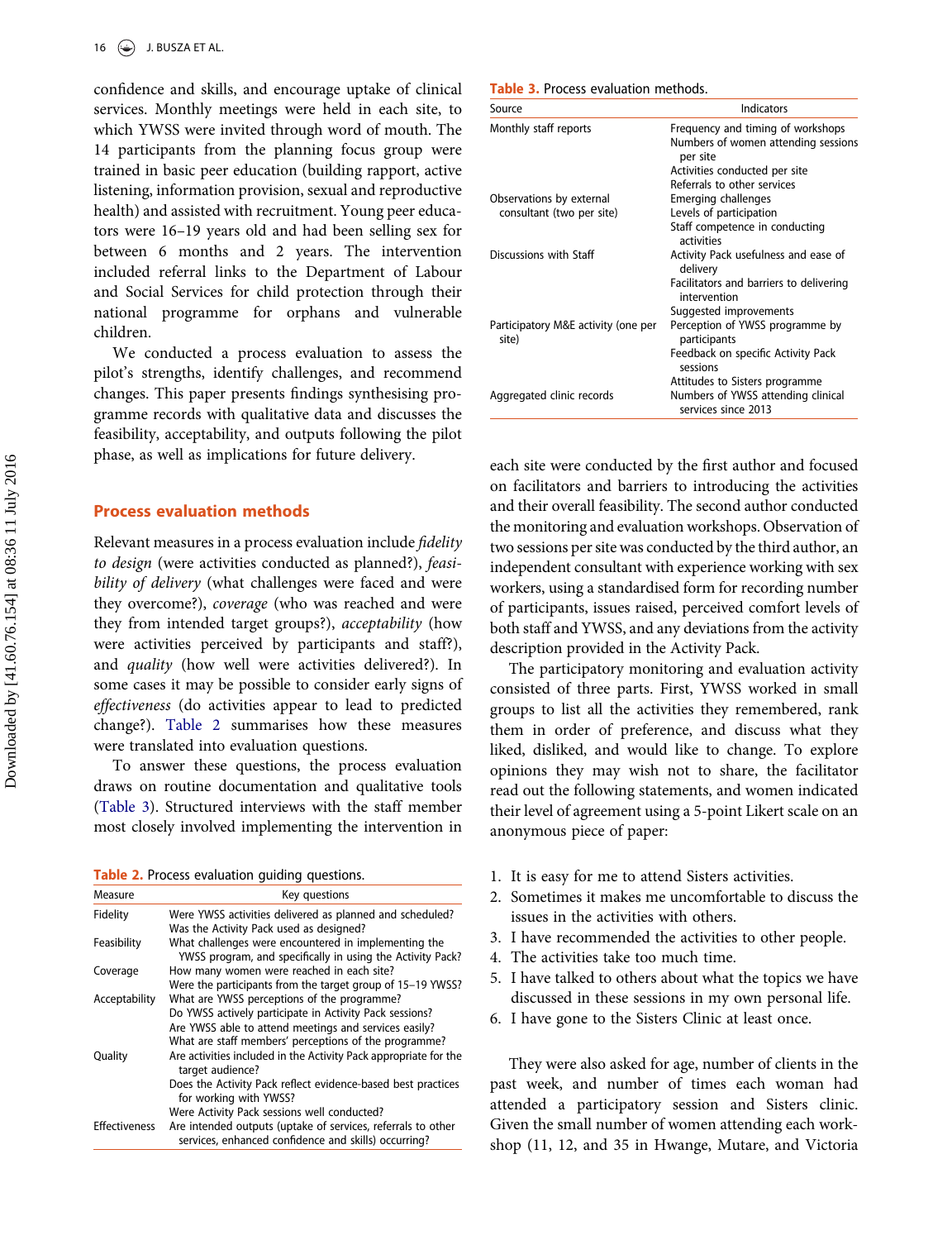Falls, respectively) and the fact they were self-selected as volunteers, these data are indicative rather than representative. Finally, information on numbers of clients in the target age range was compiled from electronic patient records collected regularly as part of routine programme data.

#### **Results**

## Delivery of intervention

The YWSS programme was introduced in January 2015 in Mutare, and February in Victoria Falls, and Hwange following training for field staff on the Activity Pack sessions. Most sessions lasted 60–90 minutes, including a warm-up activity to break down social barriers between participants who did not know each other. "Ice breakers" were followed by one to two individual or small group tasks that lead into wider discussions. Although the Activity Pack provided guidance on the order of activities, facilitators opted to select activities on an ad hoc basis depending on participant numbers and interests as well as facilitators' comfort in delivering a specific activity. Over the 9 months covered by the process evaluation, 7 out of 21 sessions were conducted in Mutare, 9 in Victoria Falls, and 8 in Hwange. Observations found that facilitators were enthusiastic, delivered sessions as specified, and competently managed emerging questions and potential conflict.

In total, 143 YWSS attended meetings. The average number of participants per session was 15 in Mutare, 16 in Victoria Falls, and 13 in Hwange. The lowest turnout was in Mutare when three women attended and staff substituted the intended activity with a condom demonstration. The largest number of participants was in Victoria Falls with a total of 31 women. This was an unusually large group and was organised opportunistically while women were waiting to be transported to a meeting organised by a different organisation.

Accurate age can be difficult to elicit given sensitivities around underage sex work. Staff estimated most participants were 18 and 19 with some 16- and 17-year-olds, particularly in Victoria Falls and Hwange. During the participatory monitoring and evaluation sessions, the youngest age given was 15 and the oldest 24. In Mutare participants did not self-identify as selling sex and referred to themselves as "women with multiple boyfriends". By contrast, YWSS in Victoria Falls and Hwange considered themselves professional sex workers and differentiated between clients and boyfriends.

Despite efforts by staff to sensitise local welfare officers to YWSS needs and forge constructive links, planned referrals to social services did not occur as YWSS feared being taken into care. Attempts to link two women to affordable abortion services also failed, although several women received assistance from staff to complete job applications or re-start education.

#### Participant views

YWSS reactions to the programme were positive, although this is biased by self-selection of volunteers for the monitoring and evaluation session. Women could remember and describe most activities and had attended an average of 3 (range 0–10). In all sites, YWSS said they liked having been taught about their bodies and were more aware of their sexuality. The interactive workshops enhanced cooperation among YWSS so they were more likely to warn each other about violent clients, those who do not like using condoms, or do not pay. Awareness of their rights, improved trust of the broader Sisters programme, and increased self-confidence were also mentioned as workshop outcomes.

When asked about what they liked, YWSS mentioned Sisters clinics, appreciating that they were free and provided condoms, family planning, and sexually transmitted infections (STI) treatment. Many YWSS described staff as friendly and welcoming:

They treat us well here despite our age. At other facilities they will start asking questions like why are you doing this? and why you have an STI? or why do you want condoms at such a tender age? (Vic Falls) Our nurse is good. Even when you get here when she's going home, she attends to us. (Hwange) The love we get from the staff here is awesome! (Mutare)

In all sites, "Planning for My Future" was voted as the favourite module. YWSS said the activity helped them think more seriously and there was agreement that most YWSS usually felt hopeless or lost when considering their future:

I used to be rowdy and not care about the future, I had no hope for the future because I thought as a sex worker that's it until I had that session. (Victoria Falls)

On the other hand, all three groups stated they did not like the time management. Meetings started up to one hour late as facilitators waited for arriving participants. In Hwange and Victoria Falls, participants asked for refreshments to be provided and complained about lack of financial reimbursement. In Mutare, participants reported not being comfortable around a clinic known for serving sex workers. They did not want to be seen by older sex workers coming for treatment who might gossip about YWSS. A private room had been requested by staff, but was usually not available.

YWSS in Victoria Falls also did not like mixing with older sex workers: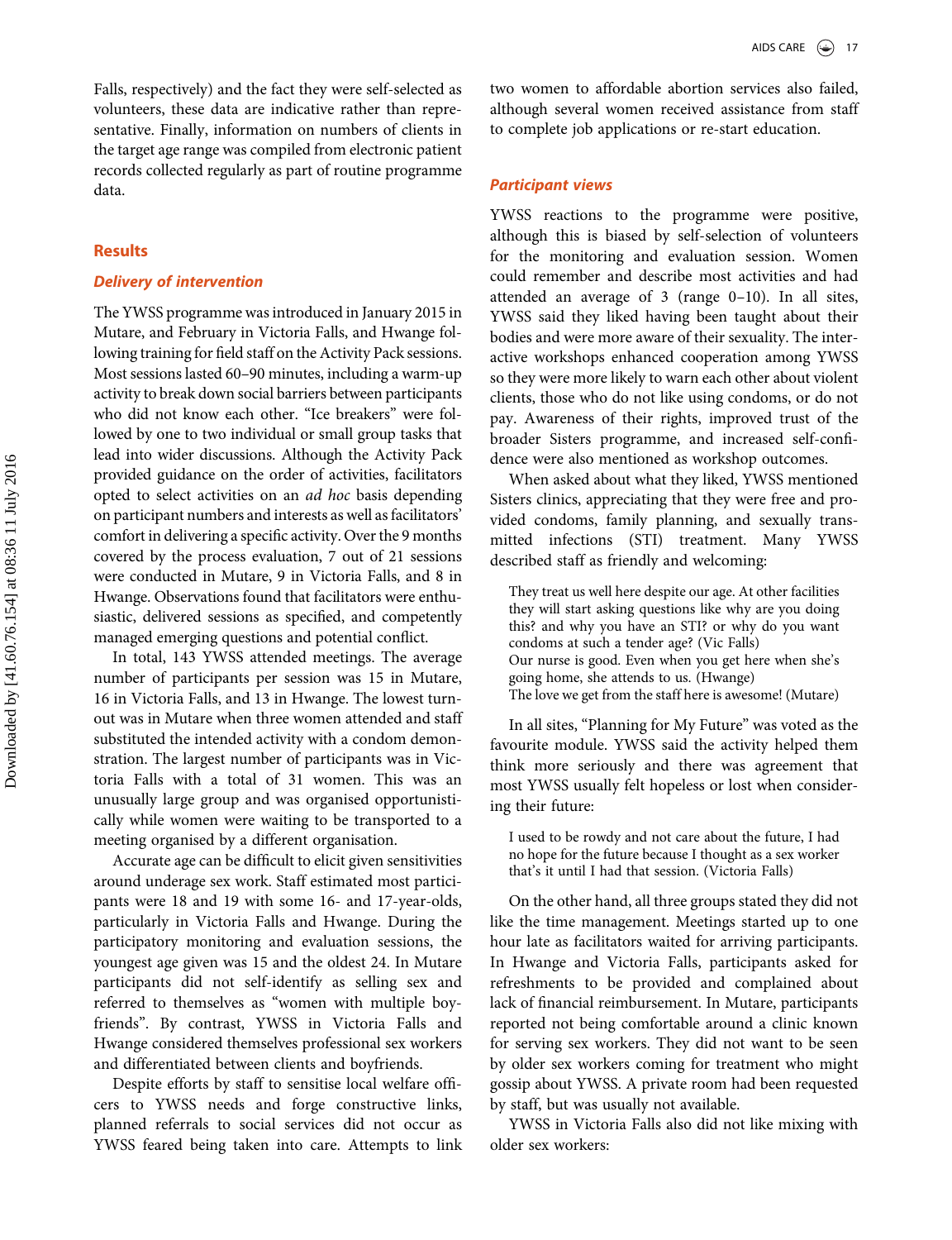[They] later disclose us in the community, telling everyone … "this child is a sex worker".

One participant suggested that the older sex workers need to understand that they are all in the same trade despite age differences.

Results from the confidential Likert scale reflect YWSS satisfaction. Of 57 participants, 54 said they "agreed" or "agreed a lot" with the statement "It is easy for me to attend Sisters activities" and 43 with "I have recommended the activities to other people." The majority also reported having talked to others about the topics raised (37) and have attended the clinic at least once (47). There was less agreement about whether the activities took too much time (25 thought so) or could make women feel uncomfortable (15 agreed, while 7 remained neutral).

#### Staff views

The three interviewed staff members said facilitating sessions was straightforward and the Activity Pack clear, easy to follow, and relevant. One mentioned she was nervous to work with younger women but soon became comfortable and was touched by YWSS' appreciation for "learning new things" and being listened to and cared about. Staff felt YWSS enjoyed activities, particularly those that involved singing and dancing. Staff also noted popularity of "Planning for My Future" which led to a deeper reflection than some of the more "factbased" modules.

Yet staff highlighted that YWSS could be reluctant to attend sessions in Victoria Falls and Hwange. Although the total number of women reached and the average number of participants per activity were not much lower than in Mutare, staff in these sites had to use more proactive means to recruit YWSS, such as phone calls and home visits. The reasons for this were unclear but appeared related to YWSS' feeling "busy" and not wanting to attend clinics unless needing medical services.

Staff reiterated participants' reports of disliking to mix with adult sex workers. Younger women told staff that they are bullied and patronised by adult sex workers at bars and other locations where they sell sex, and wanted their own dedicated sessions. This also indicated that YWSS had lower clinic attendance because of services' popularity with adult sex workers.

#### Clinic attendance

One aim of the YWSS programme was to encourage Sisters clinic use. We compared numbers of new and all clients from 2013 through 2015 from data routinely collected at every visit. Among new clients, 15–19-year-olds increased to 28% in 2015 from 14% in 2013 and 18% in 2014.

For total number of client visits, in Hwange the proportion made by 15–19-year-olds was 3% in 2013, 2% in 2014, and 11% in 2015. In Victoria Falls, this was 0 in 2013, 16% in 2014, and 17% in 2015. In Mutare, YWSS made up 9% of all clinic visits in 2013, 21% in 2014, and 16% in 2015. The 2015 figure is skewed by the fact that clinic visits from all age groups increased substantially; in numbers, clinic visits by 15–19-yearolds in Mutare grew from 12 in both 2013 and 2014 to 76 in 2015.

These figures serve as a proxy measure for potential effect of the participatory sessions in reducing young women's anxieties around using the clinics and concerted efforts by outreach workers to reach YWSS in each community. With the exception of Mutare, a similarly large increase in new clients was not seen for older age groups, strengthening the possibility that the workshops contributed to uptake, although lack of a rigorous outcome evaluation including comparison sites precludes attribution.

#### **Discussion**

Our process evaluation suggests good fidelity as sessions were delivered monthly on schedule. While sessions were not ordered as intended, we encouraged facilitators to assess participants' interests and select activities accordingly and do not believe this is likely to negatively affect the programme. Over time it will be important to ensure the full package of 21 activities is delivered. The programme's feasibility is demonstrated by staff's ease in conducting sessions. Despite concerns about the public location of the venues, participation levels remained consistent. In Victoria Falls and Hwange, however, more proactive means of recruiting YWSS were required. Although participation rates there were only slightly lower, intensive attempts to maintain interest are not sustainable. We hope greater trust will develop over time to increase YWSS' motivation to participate, particularly as in future it may not be possible to wait for women to arrive, as this causes delays and frustration.

Coverage of YWSS cannot be determined without a population estimate. We reached 52 women in Mutare, 43 in Victoria Falls, and 48 in Hwange, all from our target age group, which is an extremely difficult demographic cohort to recruit. Acceptability among YWSS also appears good. The growing numbers of women attending workshops is further testimony to their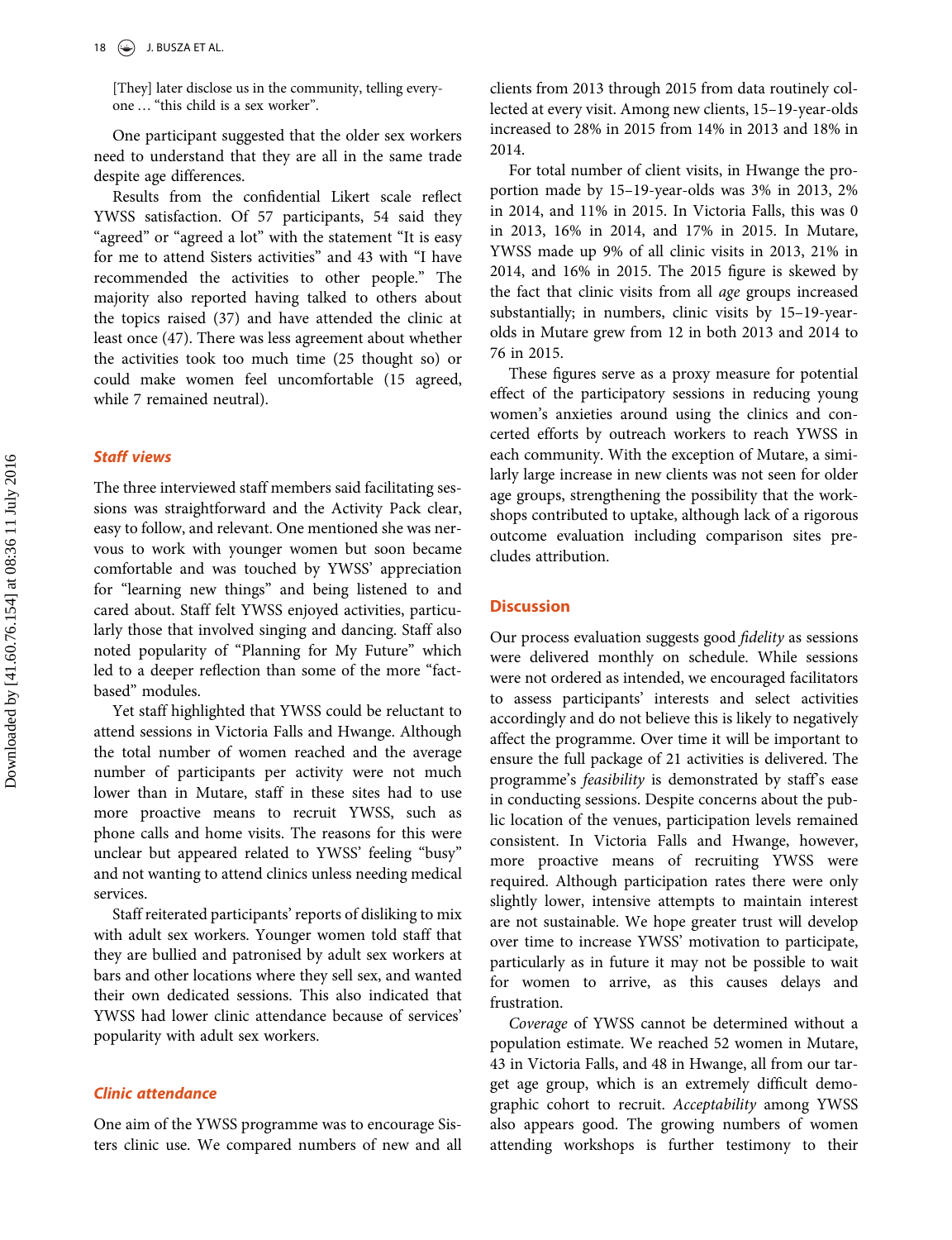<span id="page-6-0"></span>appropriateness. The most commonly reported barrier to attendance included fear of being recognised by older sex workers, particularly at clinic sites.

As a measure of quality, observations of six sessions concluded they were delivered as designed. Staff found some activities easier to deliver and may need refresher training to ensure they confidently facilitate the more complicated sessions and maintain their skills.

Although a process evaluation cannot indicate effectiveness, the increase of 15–19-year-olds as a proportion of new and all clients suggests the YWSS programme may have increased uptake. During the pilot, outreach workers and the young peer educators made concerted efforts to reach YWSS in the community to inform them of the full range of Sisters services and not just the participatory workshops. The workshops themselves, however, were an opportunity to alert YWSS about the clinic and encourage them to spread the word among their social networks.

Numerous challenges remain. First, YWSS demonstrate a wide range of needs beyond HIV, including help in accessing educational and income-generating opportunities. CeSHHAR is not equipped to meet all YWSS' complex needs and will need to find suitable referral services, which were not available during the pilot. YWSS' anxiety around mixing with adult sex workers also poses a barrier to participation and as Sisters cannot offer parallel clinical services. The hope is that once YWSS develop greater confidence, they will be more open to mixing with adult sex workers. Sisters can also work to improve adult sex workers' attitudes towards YWSS. Finally, YWSS are not a homogeneous group, exhibiting different levels of willingness to selfidentify. We need to remain sensitive to YWSS' own perceptions and motivations and adjust the language and tone of activities accordingly.

In future, we hope to refine and expand the YWSS programme, which has been selected as a site for the United States Agency for International Developmentfunded DREAMS initiative targeting high-risk adolescents and young women. This will allow for provision in new sites, experimentation with location and timing of meetings, and training of additional young peer educators who may be able to help facilitate sessions over time. Existing and new peer educators will be further trained in the process of micro-planning to help identify the most vulnerable YWSS in each community and ways to engage them (Bill & Melinda Gates Foundation, 2013). The DREAMS package will also introduce educational subsidies and income-generating opportunities to which we will be able to refer YWSS, and provide the opportunity to conduct an impact-level evaluation.

# **Conclusion**

CeSHHAR's YWSS programme represents the first time this group has been targeted through social and clinical services in Zimbabwe. Following a one-year pilot programme to recruit, engage and link YWSS to existing prevention and treatment, the programme proved feasible to staff and acceptable to participants, reached close to 150 women from an extremely hard-to-reach group, and may have increased numbers of women attending clinical services. Given global acknowledgement of enhanced vulnerability among young key populations, this programme provides one workable model for reaching this underserved group.

#### Acknowledgements

We would like to thank CeSHHAR staff, junior outreach workers, and peer educators involved in delivering the pilot YWSS programme for their hard work to make it a success. We appreciate the additional time spent reflecting on the first year. The young women who participated in the programme in Mutare, Victoria Falls, and Hwange were an invaluable source of inspiration and we are grateful for their enthusiasm and willingness to try something new.

#### Disclosure statement

No potential conflict of interest was reported by the authors.

#### Funding

Thanks are due to GIZ Zimbabwe, which funded the programme, and UNFPA, which paid for the process evaluation.

#### **References**

- Bekker, L., Johnson, G., Cowan, F., Overs, C., Besada, D., Hillier, S., & Cates, W. [\(2014](#page-2-0)). Combination HIV prevention for female sex workers: What is the evidence? The Lancet, 385, 72–87. [doi:10.1016/S0140-6736\(14\)60974-0](http://dx.doi.org/10.1016/S0140-6736(14)60974-0)
- Bill and Melinda Gates Foundation. (2013). Micro-planning in peer led outreach programs – a handbook. New Delhi: Author.
- Busza, J., Mtetwa, S., Chirawu, P., & Cowan, F. ([2014](#page-2-0)). Triple jeopardy: Adolescent experiences of sex work and migration in Zimbabwe. Health & Place, 28, 85–91. [doi:10.1016/j.](http://dx.doi.org/10.1016/j.healthplace.2014.04.002) [healthplace.2014.04.002](http://dx.doi.org/10.1016/j.healthplace.2014.04.002)
- Cowan, F. M., Mtetwa, S., Davey, C., Fearon, E., Dirawo, J., Wong-Gruenwald, R., … Hargreaves, J. R. ([2013](#page-2-0)). Engagement with HIV prevention treatment and care among female sex workers in Zimbabwe: A respondent driven sampling survey. PLoS One, 8(10), e77080. [doi:10.1371/](http://dx.doi.org/10.1371/journal.pone.0077080) [journal.pone.0077080](http://dx.doi.org/10.1371/journal.pone.0077080)
- Curth, N., Hansson, L., Storm, F., & Lazarus, J. [\(2009\)](#page-1-0). Select barriers to harm-reduction services for IDUs in Eastern Europe. Central European Journal of Public Health, 17(4), 191–197.